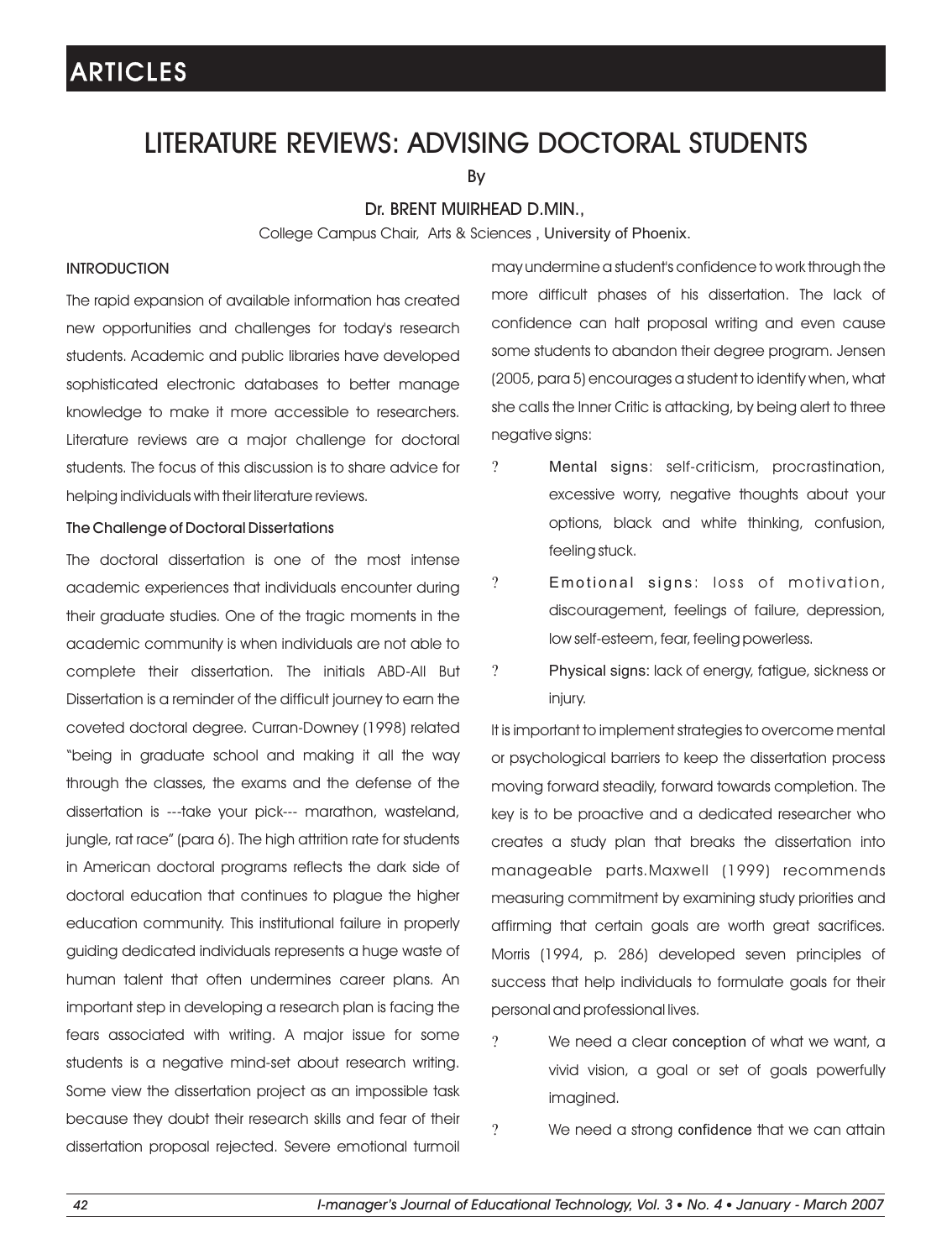our goals.

- We need a focused concentration on what it takes to reach our goal. ?
- We need a stubborn consistency in pursuing our vision, a determined persistence in thought and action. ?
- We need emotional commitment to the importance of what we're doing, and to the people with whom we're doing it. ?
- We need a good character to guide us and keep us on a proper course. ?
- We need a capacity to enjoy the process along the way. ?

#### Research Skills

The huge expansion of electronic information has exponentially increased research opportunities. Students face the challenge of effectively using the new technologies. Hart (1998, p. 5) has identified two basic types of essential research skills:

- Core skills and abilities- while the differences make subject disciplines distinctive, there exists a common core of skills and attitudes which all researchers should possess and should be able to apply in 24 different situations with different topics and problems.  $\gamma$
- Ability to integrate theory and method- research for all disciplines involves an understanding of the interrelationship between theory, method and research design, practical skills and particular methods, the knowledge base of the subject and methodological foundations (Hart, 1998, p. 5). ?

Graduate degree programs are an excellent place to develop and refine research skills. Hart (1998) states, "it is important that research education and training does produce researchers who are competent and confident in

a range of skills and capabilities and who have an appropriate knowledge base" (p. 6). Students create projects that demand effective skills in conducting a literature review, developing a research design, writing and presenting their study. Therefore, students must have effective research skills to produce quality work. Scholarly writing reflects literature investigations involving a diversity of skills. Individuals become effective in using their imagination and creativity to read and interpret arguments, organize ideas, identify useful knowledge within different academic disciplines and effectively write and present their ideas. The researcher's mind-set must be open to new and innovative research methods and they should be willing to experiment with information and ideas. The skill of integration is valuable in scholarly work. According to Hart (1998), "integration is about making connections between ideas, theories, and experience. It is about applying a method or methodology from one area to another; about placing some episode into a larger theoretical framework, thereby providing a new way of looking at the phenomenon" (p. 8). Integrating ideas and theories demands a comprehensive study plan based on patient re-examining and interpreting knowledge while being open to new perspectives on existing theories.

Dissertation students should focus on developing skills that foster integration in their work. They should realise that it might take time and substantial effort. Creative researchers and authors are often hard working individuals. Howe (1999) observes, "like ordinary men and women, major authors have had to invest large amounts of time and effort in order to become unusually skilled. Their heavy dependence on training and preparation is one of the many aspects of the human experience that creative geniuses share with other people." (p. 175)

### The Literature Review Process

Reviews vary in the scope and depth of material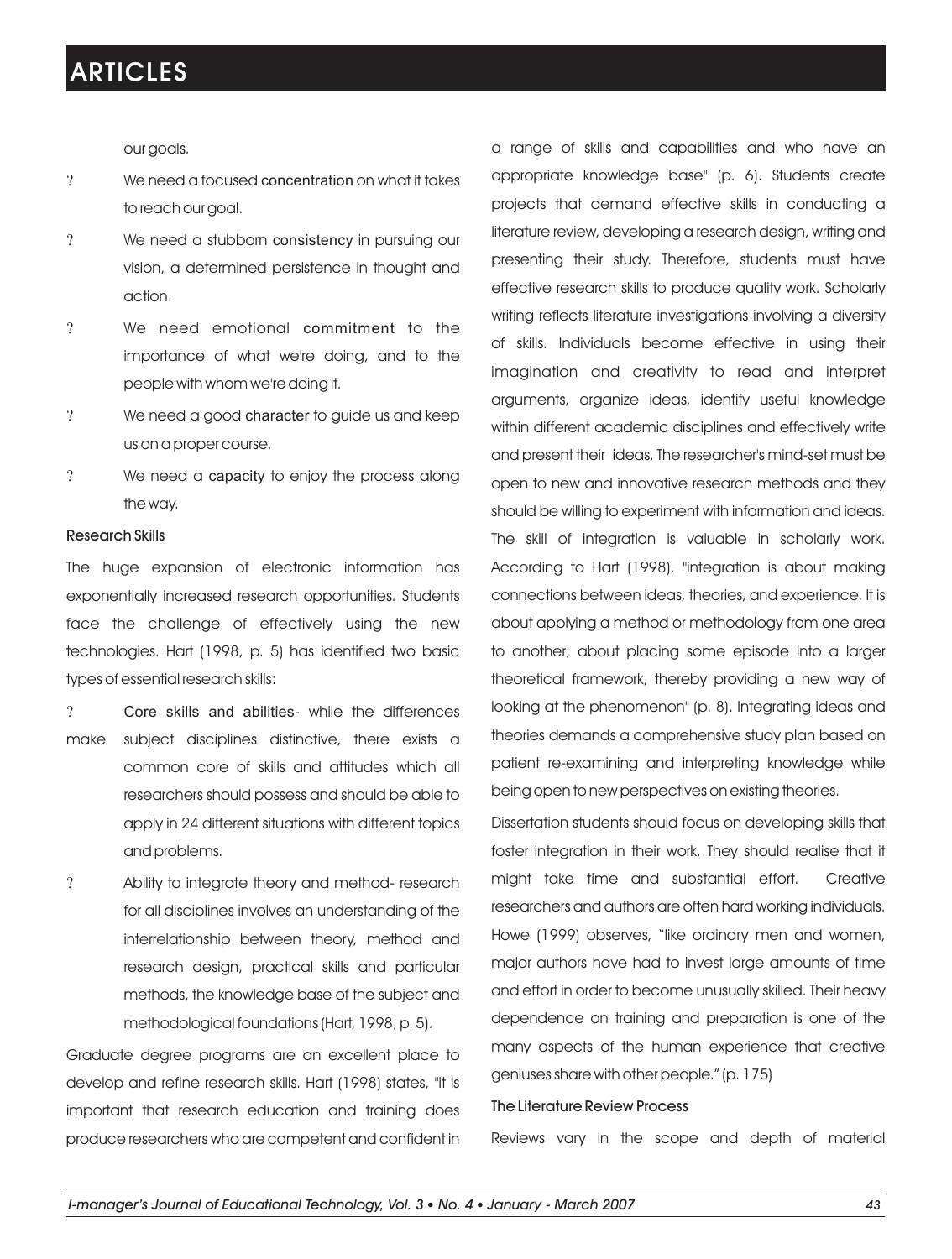examined. Selecting a topic is a key decision and students should avoid selecting topics that transcend the academic expectations of their degree programs.

A primary reason for studying the literature is to display familiarity with research in the field and establish the significance for the individual's current investigation. The literature review should be reflectively build on the basis of work conducted by other researchers, who are part of a larger intellectual community (Neuman, 1997).

The dissertation committee expects students to produce literature reviews that uphold high academic standards. Neuman (1997, p. 89) described four major literature review objectives:

To demonstrate a familiarity with a body of knowledge and establish credibility. ?

> A review tells a reader that the researcher knows the research in an area and knows the major issues. A good review increases the reader's confidence in the researcher's professional competence, ability, and background.

To show the path of prior research and how a current project is linked to it. ?

> A review outlines the direction of research on a question and shows the development of knowledge. A good review places a research project in a context and demonstrates its relevance by making connections to a body of knowledge.

To integrate and summarize what is known in an area. ?

> A review pulls together and synthesizes different results. A good review points out areas where prior studies agree, where they disagree, and where major questions remain. It collects what is known up to a point in time and indicates the direction for

future research.

?

To learn from others and stimulate new ideas.

A review tells what others have found so that a researcher can benefit from the efforts of others. A good review identifies blind alleys and suggests hypotheses for replication. It divulges procedures, techniques, and research designs worth copying so that a researcher can better focus hypotheses and gain new insights.

The literature review helps the student to understand the historical and theoretical context of their subject while focusing on current research efforts (Hart, 1998). Literature reviews offers opportunities for students for learning how to identify areas of concern and it increases their awareness of any neglected issues. Literature reviews can stimulate student to make changes to their topic choice because during the literature review, individuals sometimes discover a more important topic to address in their doctoral research. Also, the literature review can help a student to develop data collection methods for their own study. Reading the literature provides insights into major theories and ideas that guided previous researchers. Students must have a good working knowledge of the key concepts and terms in their field of study to communicate their ideas (Hart, 1998).

Literature reviews should cover the material related to the research problem. A wise researcher will conduct a review involving eight sequential steps:

- Analyze the problem statement. ?
- Search and read secondary literature. ?
- Select the appropriate index for a reference service or database. ?
- Transform the problem statement into search language. ?
- Conduct a manual and/or computer search. ?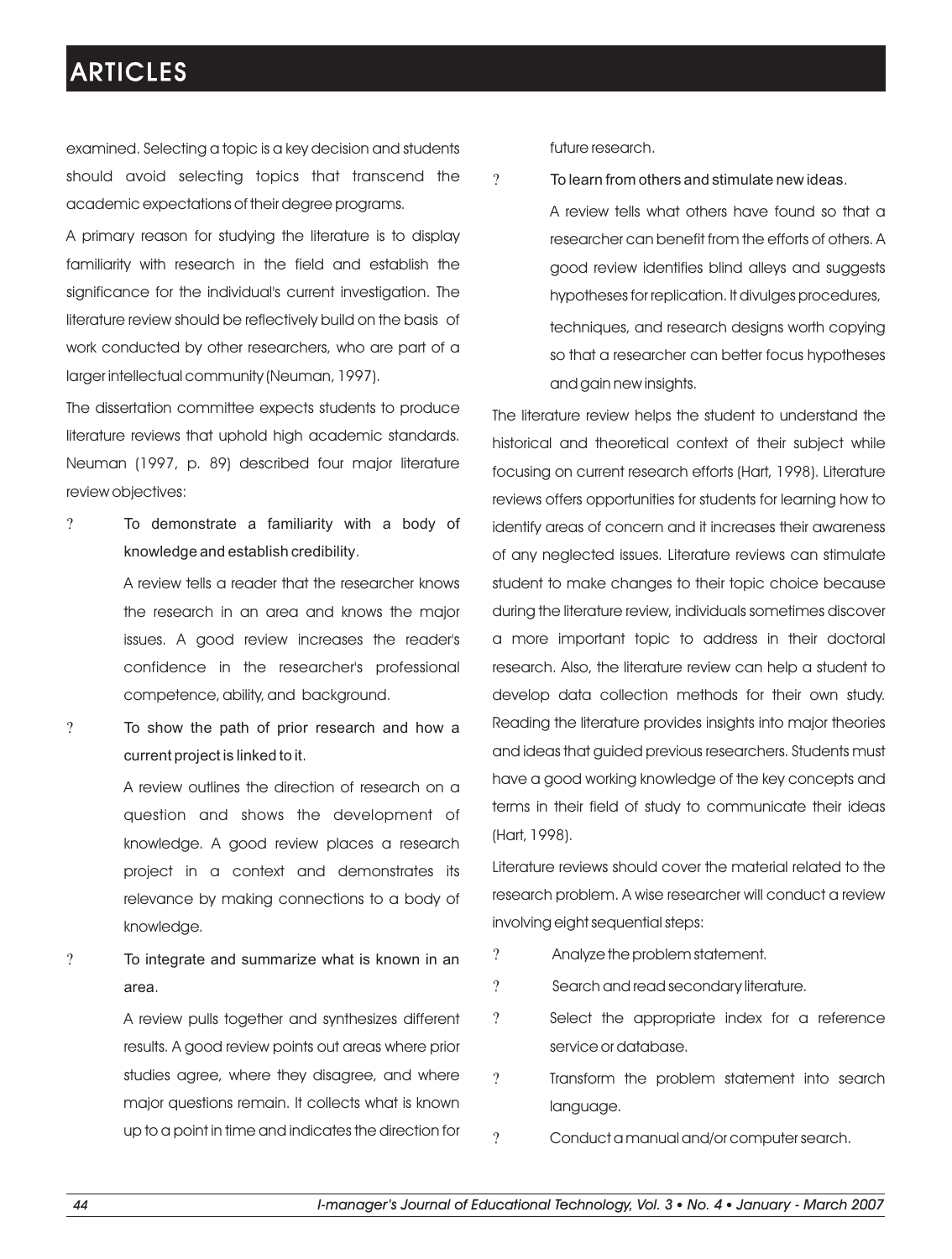- $\gamma$ Read the pertinent primary literature.
- ? Organize notes.
- ? Write the review (Introduction to educational research, 2003, p. 73).

Students must systematically explore the literature and cover both electronic and print sources of information. One part of the plan should contain a basic record keeping technique that will help to organize their work while developing leads for future research and avoid losing valuable data. For instance, students can save the links of Internet articles as favorites or bookmarks in their web browser. This makes it much easier to find specific articles for future use. Students can improve their cognitive recall of important ideas by creating a basic set of questions before reading an article (Locke, Silverman & Spirduso, 1998).

A review of the literature requires a systematic analysis and appraisal of each research article, and it can be began by creating a descriptive summary of the study. Next, the article has to be analysed understanding the author's purpose and decisions. Hart (1998) notes "you are aiming to make explicit the nature of the connections between the methodology choices an author has made and the data they have collected through to the interpretations they have made of their data" (p. 56).

Researchers must cultivate reflective reading skills and explore issues such as methodological assumptions, aims, and purposes of the research and evidence presented. The critical analysis of articles demands that students must discern the quality of work produced within the field (Hart, 1998).Students should strive to display a thorough investigation and display on awareness of theories and diverse arguments and recognize both their strengths and weaknesses. A balanced review affirms the usefulness and merits of a theory and at the same time explore areas that need improvement. Research criticism involves arguments

that identify inadequate or flawed evidence or reasoning. Students may be able to apply information acquired through their reading and develop their own synthesis of ideas and offer new perspectives on their subject matter.

The following nine categories are useful to evaluate information (Lawlor & Gorham, 2004, p.17):

- ? Authority Who is the author of the material?
- ? Date of publication When was the information published?
- ? Iype of publication Is the material published in an academic article, a newspaper or a textbook?
- ? Relevance of content How relevant is the material to your research?
- ? Hypotheses/Purpose What led the author(s) to their hypotheses? What is the overall purpose?
- ? Methods employed What methods were utilized by the author(s) and why?
- ? Results What results were obtained?
- ? Support for hypotheses Where hypotheses supported?
- ? Conclusions/Recommendations What were the author(s) conclusions/recommendations?
- ? References Does the author provide a detailed list of references/bibliography?
- ? Cited or reviewed Has the article, book or website been cited or referred by other authors?

Literature reviews demand being patient while diligently selecting and examining research studies. Gall, Borg and Gall (1996) highlight seven common mistakes that people could make during their reviews:

- Do not clearly relate the findings of the literature review to the researcher's own study. ?
- Do not take sufficient time to define the best descriptors and identify the best sources to use in ?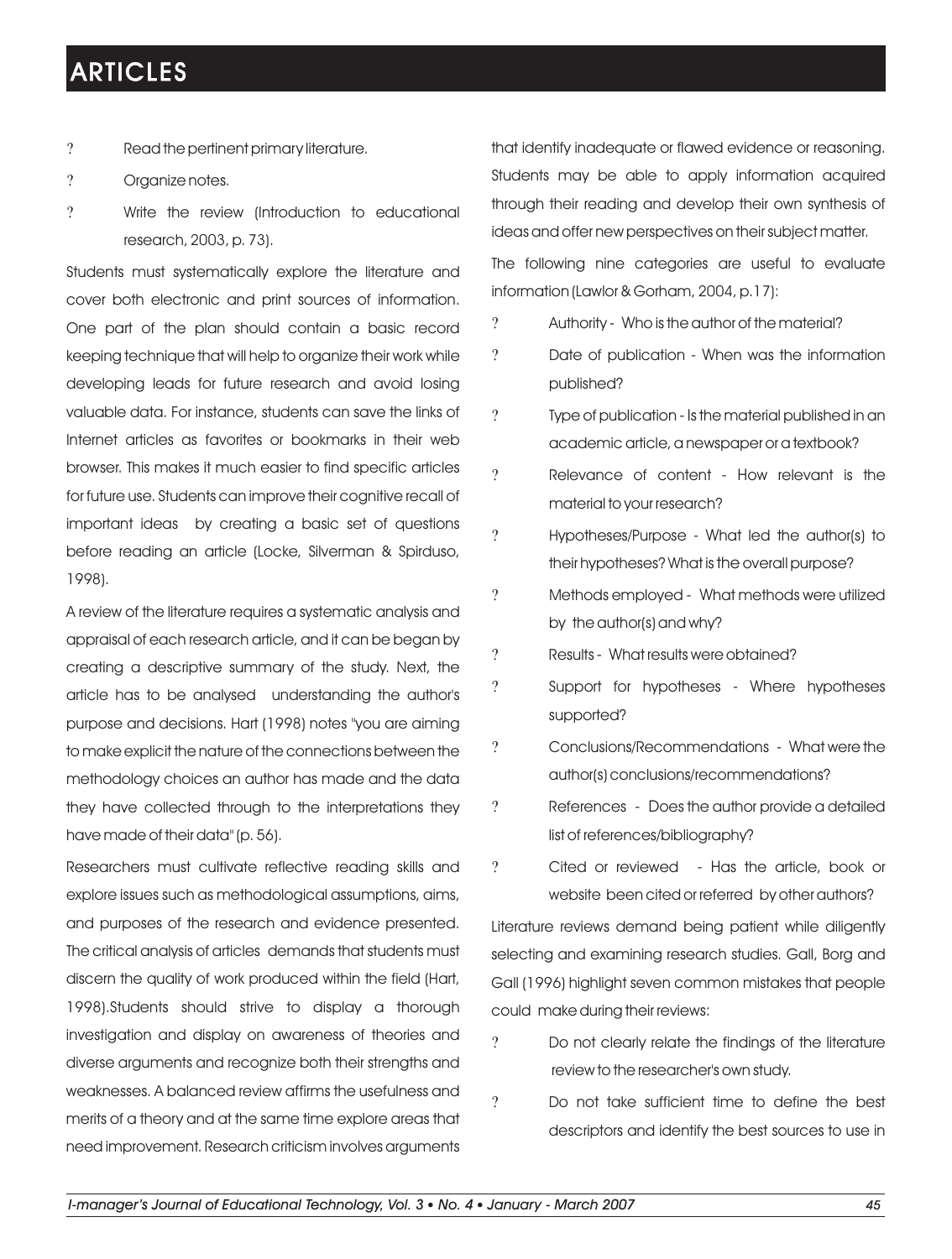reviewing the literature related to one's topic.

- Relies on secondary sources rather than on primary sources in reviewing the literature. ?
- Accepts the value of another researcher's findings and interpretations uncritically,rather than examining critically all aspects of the research design and analysis. ?
- Do not report the search procedures that were used in the literature review. ?
- Reports isolated statistical results rather than synthesizing them by chi-square or meta-analysis methods. ?
- Do not consider contrary findings and alternative interpretations in synthesizing qualitative literature (pp.161-162). ?

Dissertation students sometimes err in their approach of studying the literature by striving to read material even if it is only remotely related to their topic. This results in wasting their time on trivial articles and studies. A good literature review will focus on the most important and relevant documents. Students spend so much time in reading it, and they fail to write about their project. People sometimes focus on reading because it seems intellectually easier than writing. Yet, writing is a valuable endeavor and offers another way to reflect on ideas and foster a better understanding of specialized knowledge (Language Center, 2004).

Literature reviews build on established knowledge. Researchers read other studies to obtain insights from the academic community that provide direction for their own work by noting any gaps or weaknesses in previous investigations. Modern literature reviews can be diverse in their scope and depth of knowledge. Dissertation reviews must transcend being merely familiar with the material. The literature review is a scholarly essay that affirms research

significance. Wise researchers will create a specific review focus that offers the best perspectives on important studies related to the research problem. Neuman (1997, p. 90) highlights six review types:

- ? Self-study reviews -Increases the reader's confidence.
- ? Context reviews Places a specific project in the big picture.
- ? Historical reviews Traces the development of an issue over time.
- ? Ineoretical reviews Compares how different theories address an issue.
- ? Methodological reviews Points out how methodology varies by study.
- ? Integrative reviews Summarizes what is known at a point in time.

The six review types reflect different approaches and research goals. Self-studies represent a more informal investigation that would not be a part of a doctoral dissertation. Students must devote adequate time to study primary and secondary sources to avoid missing significant information related to their research problem. It is wise to be patient and open-minded when evaluating materials to avoid hasty interpretations or generalizations. The authors encourage students to use the following literature review checklist to improve the quality of their work:

- Show a clear understanding of the topic ?
- Cite and discuss all key landmark studies ?
- Develop, through gradual refinement, a clear research problem ?
- State clear conclusions about previous research using appropriate evidence ?
- Show the variety of definitions and approaches to the topic area ?